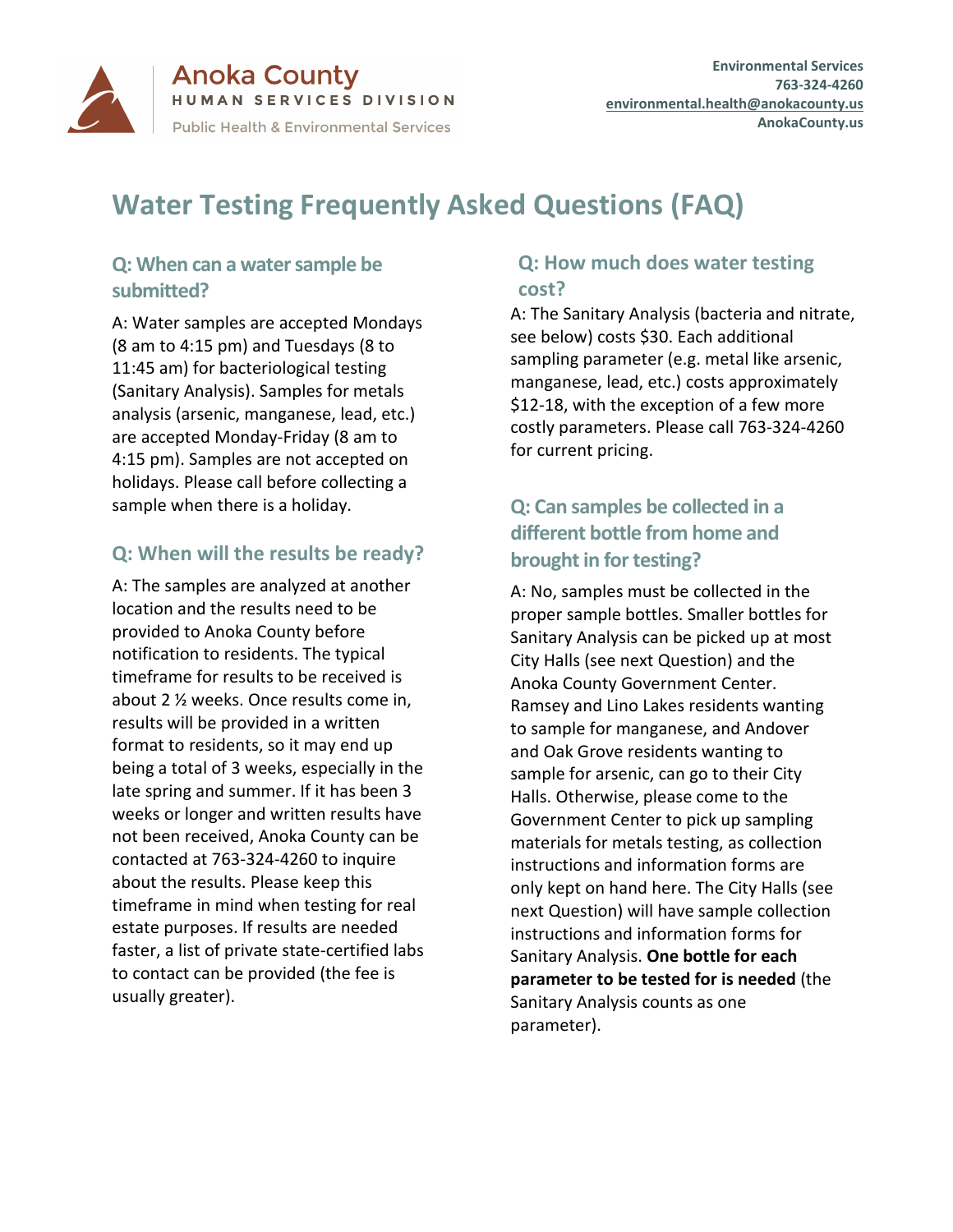## **Q: Where can sample bottles be picked up?**

A: Bottles for Sanitary Analysis can be picked up at the following locations, as well as the Anoka County Government Center (2100 3rd Ave, Suite 600, Anoka):

- Andover City Hall
- Anoka Conservation District (Ham Lake)
- **•** Blaine City Hall
- **EXECT:** Bunker Hills Activity Center (Andover)
- Centerville City Hall
- Columbus City Hall
- East Bethel City Hall
- Ham Lake City Hall
- Lino Lakes City Hall
- Linwood Town Hall
- Nowthen City Hall
- Oak Grove City Hall
- Ramsey City Hall
- St. Francis City Hall

Bottles for metals analysis can be picked up at the Government Center, with the exceptions noted in the previous question.

## **Q: What should private well water be tested for?**

A: In general, the Sanitary Analysis is recommended as a "standard test". If there are any other concerns about the quality of the well water, call 763-324- 4260 and ask to speak to a water specialist. They will ask some questions about the well and the water used for drinking. Additional tests may be

#### recommended.

#### **Q: What is the Sanitary Analysis test?**

A: The Sanitary Analysis tests for bacteria and nitrate and costs \$30 through the County. The bacteria test is not quantitative – the results of the test indicate whether coliform organisms are present or absent. The test analyzes for many different coliform organisms, and if one (or multiple) is found, the test will give a "present" result. If none are found, the test will give an "absent" result. Which particular organism(s) were found or how many organisms were found is not known with this test. The exception to this is E.coli – the test will tell whether or not E.coli specifically is positive or negative. If more specific testing is needed, some private state-certified labs may be able to do more detailed testing (at a greater fee). A list of these labs can be provided by Anoka County. The nitrate results are expressed as mg/L of nitrate-nitrogen.

## **Q: What does it mean if the result of the bacteria test is "present"?**

A: This result means that at least one type of coliform organism (bacteria) was found in the water sample. Many coliform organisms are not harmful to health. However, it is still important to follow-up with the appropriate treatment that is recommended with the written results, as any presence of coliform organisms indicates a potential pathway for contaminants to enter the well. Sometimes water build-up over time or standing water can trigger a "present" result, and disinfection is all that is needed. Other times, a "present" result is